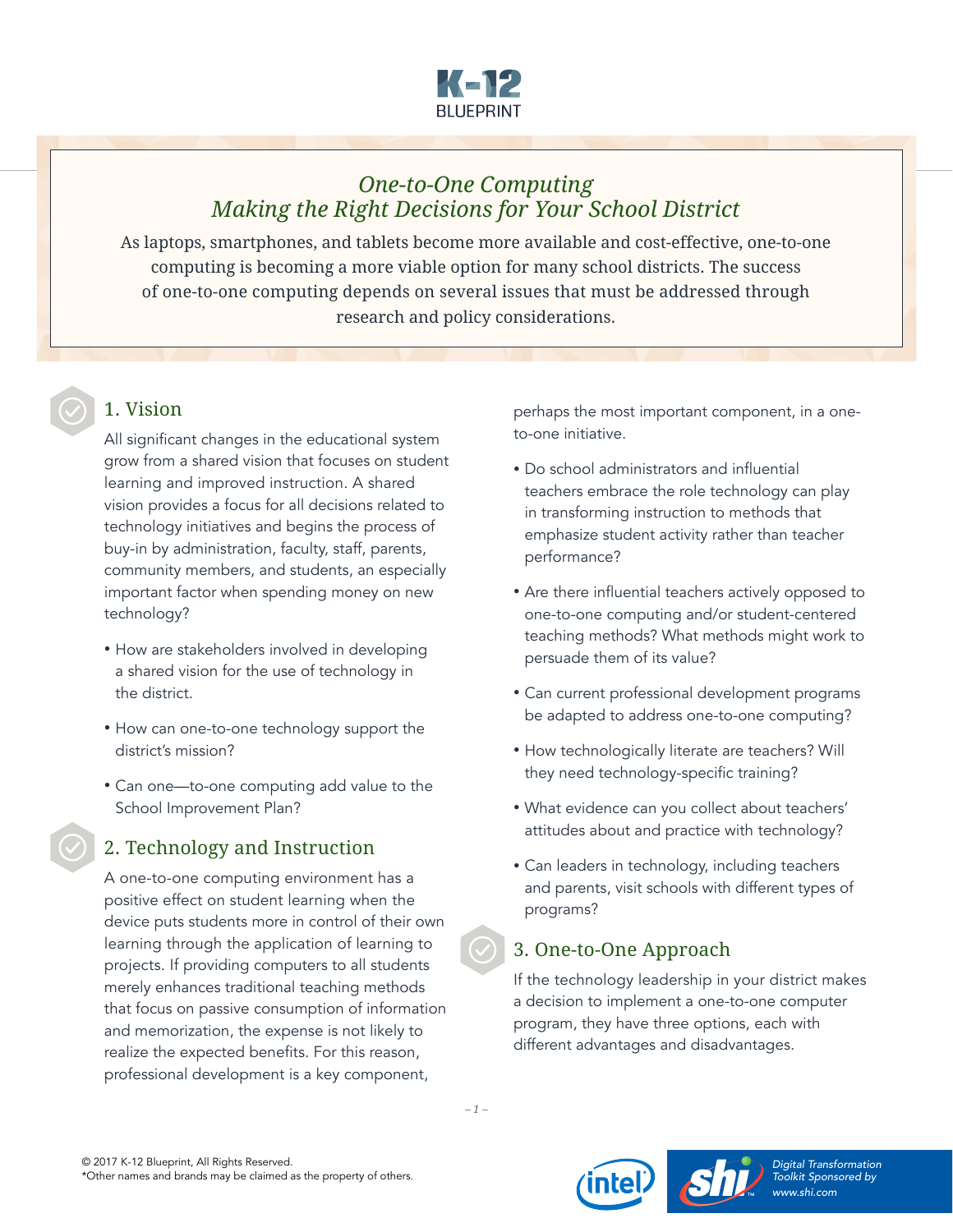- Will all students receive their own free laptop from the school district?
- Will mobile computer labs be created with one laptop for each student?
- Will the school support BYOD (Bring Your Own Device or BYOT, Bring Your Own Technology)?

Research can guide your technology committee in choosing the right option for your students.

- How much money can be spent on technology and infrastructure purchases?
- What kind of technology access do students have outside of school?
- What is the attitude of the stakeholders toward one-to-one computing? Is it something that the community is enthusiastic about?
- What local agencies, business, and foundations might support different aspects of a program?

# 4. Funding

Paying for a one-to-one program is often the primary concern of school districts looking to enhance integration of educational technology. Certainly, funding is the essential component, without which, the program cannot exist, and funding sources should be explored throughout the planning process. Focusing on funding before other considerations, however, can cause problems if expenditures do not align with firmly established goals. Federal, state, and foundation grants are available for technology grants, as are special deals with various computer manufacturers. Some districts hold bond elections specifically for technology purchases or that include technology. Technology and financial specialists are usually equipped to make recommendations to a technology leadership committee about technology purchases. One-to-one programs

require consideration of issues beyond the purchase of computers, however.

- What kind of released time will be available for professional development for teachers and staff who work with students?
- What upgrades will need to be made to a district or school's technology infrastructure? How much and what kind of additional use will the network experience?
- How will the technology program be sustainable?
- Will more technology specialists need to be hired to deal with both technical and instructional issues?
- Do any computer packages include free or lowcost professional development? What can you learn about the quality of the training? Does it address only technology literacy or is it based in a theory of teaching and learning compatible with the district's mission?
- Is home broadband access part of the one-to-one plan? How can that be facilitated?
- If home broadband is not part of the plan, what accommodations can be made to support students' computer use outside of school hours?

## 5. Implementation Timeline

Few districts have the funds, or even the desire, to supply all students in grades K-12 with computers at the same time. Policymakers must make decisions about who will have access to individual computers and when they will receive them.

• Will the one-to-one program begin with older students who are likely to already be using computers with ease and who can serve as a model for younger children?



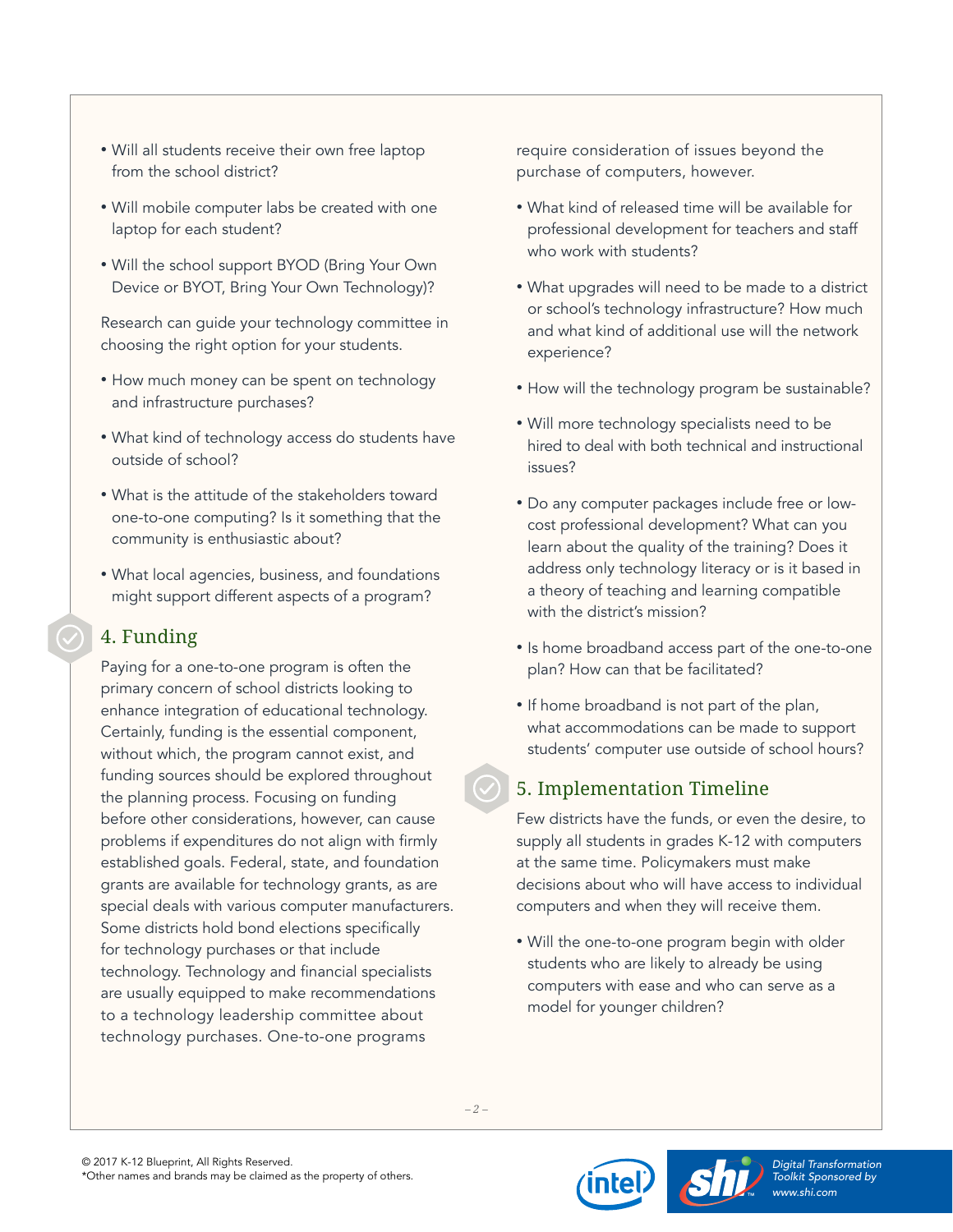- Should younger students use individual computers first so they can go through their education familiar with the devices and how they are used?
- What segment of the study body would be best to use for a pilot program that could test processes and policies before a more broadbased implementation?
- Is the intention to eventually give all student access to computers or will some grade levels, such as primary grades, still rely on a limited number of devices? How will the plan roll out?
- Will all grade levels use the same devices or will some need full-blown laptops while others may use less powerful devices, such as tablets?

## 6. Legal Compliance

Federal and state legislatures and other agencies are attempting to address issues that arise with the use of educational technology. These regulations often lag behind current technology, but, nevertheless, remain a significant consideration when planning and implementing one-to-one computing programs.

- How will your district address the Child Internet Protection Act (CIPA)?
- How will you balance filtering, privacy concerns, and free speech?
- Can one-to-one computers address accessibility concerns? How can that best be implemented?

## 7. Computer Regulations

Providing each student in a school or grade level may be the simplest, although not the least expensive, method of implementing a one-toone program. There are several advantages to this approach. For example, when students have the same computer, technical support is more streamlined and teachers can plan for

specific applications and processes. These same advantages apply to programs where students receive their own laptop and those where carts with a laptop for every student can be checked out for classroom use. On the other hand, many students have their own laptops, tablets, or smartphones, that can be used for educational purposes.

- If students receive school laptops, will they take them home every night? If not, will they be able to check them out for special projects?
- Will students keep the same computer throughout their schooling?
- How will school-provided computers be transported between home and school? What kind of case will they be given? Will students be required to use the provided case?
- Will parents pay insurance for laptops? What will the insurance cover? Will it be issued by the district or by a private company? How much will it cost?
- Will students be allowed to put programs on school computers? If so, what will the requirements be?
- Will all types of personal devices be allowed in a BYOD program? Will there be minimum requirements?
- In a BYOD environment, how will teachers be trained to work with different types of devices?
- How can equity be ensured, both in BYOD programs and with broadband access for one-toone laptop programs.
- Will some sites, such as social networking sites, be allowed outside of school that are not allowed inside of school?
- What happens if students leave the devices at home or if their batteries are not charged?